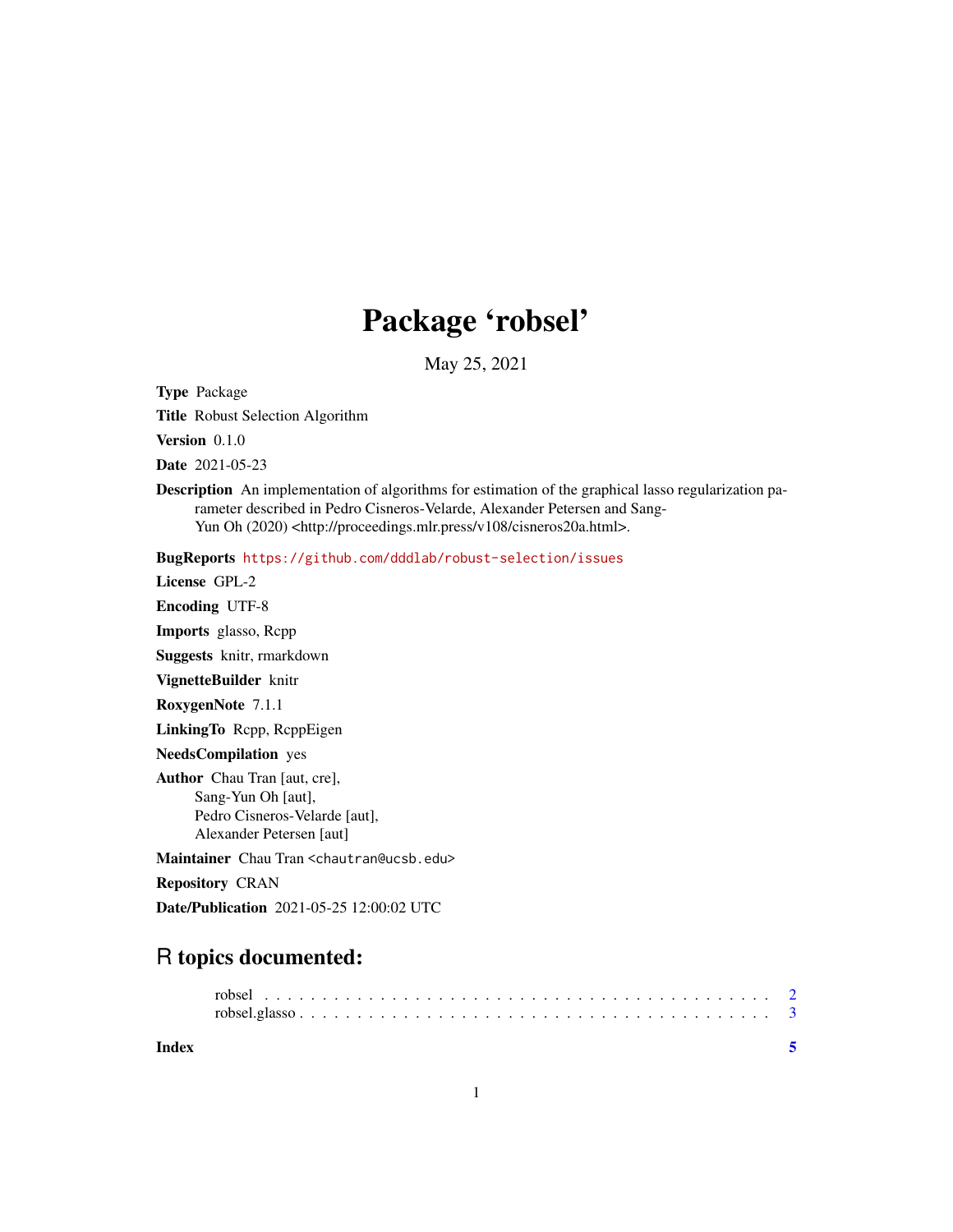<span id="page-1-1"></span><span id="page-1-0"></span>

#### Description

Robust Selection algorithm for estimation of the regularization parameter for Graphical Lasso

#### Usage

 $robsel(x, alpha = 0.9, B = 200)$ 

#### Arguments

| X     | A n-by-p data matrix                       |
|-------|--------------------------------------------|
| alpha | Prespecified confidence level. Default 0.9 |
| B     | Number of bootstrap sample. Default 200    |

#### Value

lambda Estimation of the regularization parameter for Graphical Lasso. A vector of lambda will be return if more than 1 value of alpha is provided.

#### References

P Cisneros-Velarde, A Petersen and S-Y Oh (2020). Distributionally Robust Formulation and Model Selection for the Graphical Lasso. Proceedings of the Twenty Third International Conference on Artificial Intelligence and Statistics.

#### See Also

[robsel.glasso](#page-2-1) for using Graphical Lasso algorithm with estimate regularization parameter lambda from Robust Selection.

#### Examples

```
set.seed(17)
library(robsel)
x <-matrix(rnorm(50*20),ncol=20)
#Compute estimation of lambda at confidence level alpha
lambda <- robsel(x = x, alpha = 0.9, B = 200)
```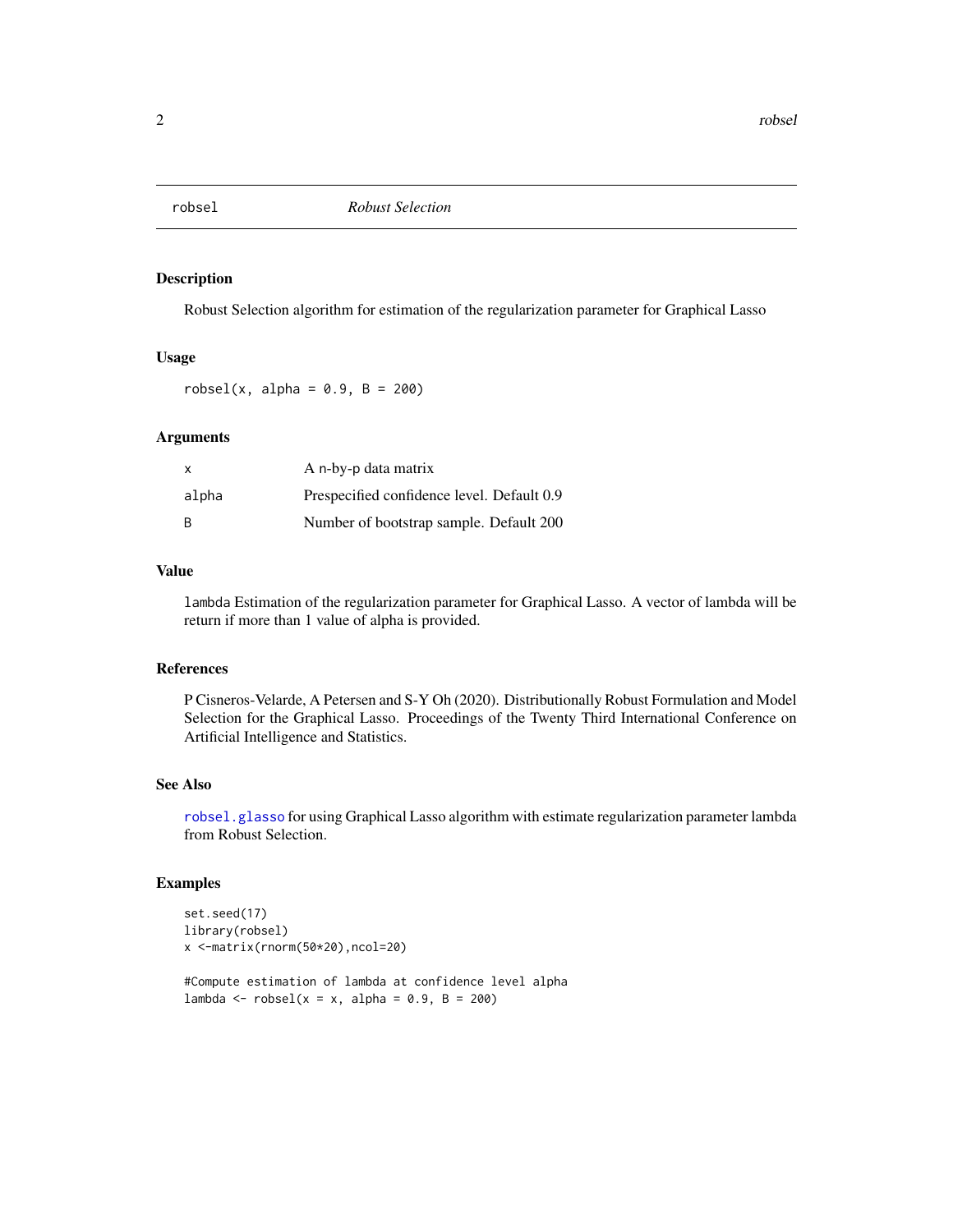<span id="page-2-1"></span><span id="page-2-0"></span>

#### Description

Fit Graphical Lasso with estimate regularization parameter from Robust Selection

#### Usage

robsel.glasso(x, alpha =  $0.9$ , B =  $200$ , ...)

#### **Arguments**

| X     | A n-by-p data matrix                       |
|-------|--------------------------------------------|
| alpha | Prespecified confidence level. Default 0.9 |
| -B    | Number of bootstrap sample. Default 200    |
|       | Optional arguments passed on to glasso.    |

#### Value

A list with components:

| alpha  | A list of prespecified confidence level                         |
|--------|-----------------------------------------------------------------|
| lambda | A list of estimate regularization parameter for Graphical Lasso |
| Omega  | A list of estimated inverse covariance matrix                   |
| Sigma  | A list of estimated covariance matrix                           |

#### **Note**

Each item in each component corresponds to a prespecified level alpha.

#### References

P Cisneros-Velarde, A Petersen and S-Y Oh (2020). Distributionally Robust Formulation and Model Selection for the Graphical Lasso. Proceedings of the Twenty Third International Conference on Artificial Intelligence and Statistics.

Friedman, Jerome, Trevor Hastie, and Robert Tibshirani. 'Sparse inverse covariance estimation with the graphical lasso.' *Biostatistics* 9.3 (2008): 432-441.

Meinshausen, Nicolai and Buhlmann, Peter. 2006. 'High-Dimensional Graphs and Variable Selection with the Lasso.' *The Annals of Statistics*. JSTOR: 1436-1462.

Witten, Daniela M, Friedman, Jerome H, and Simon, Noah. 2011. 'New Insights and Faster computations for the Graphical Lasso.' *Journal of Computation and Graphical Statistics*. Taylor and Francis: 892-900.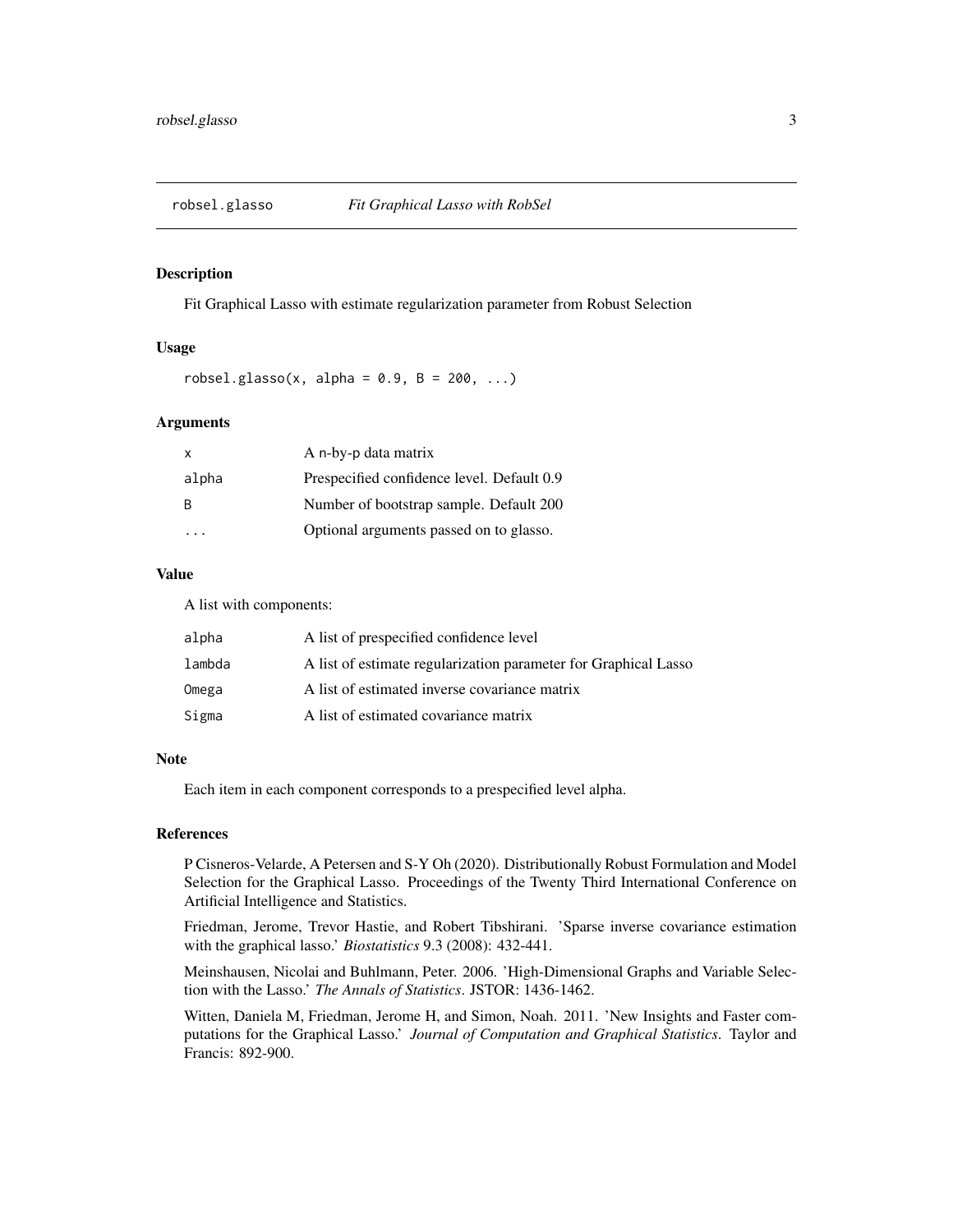#### <span id="page-3-0"></span>See Also

[robsel](#page-1-1) for Robust Selection algorithm, [glasso](#page-0-0) for Graphical Lasso algorithm.

#### Examples

```
set.seed(17)
library(robsel)
x <-matrix(rnorm(50*20),ncol=20)
```
#Use Graphical Lasso with estimate regularization parameter lambda from RobSel fit  $\le$  robsel.glasso(x = x, alpha = 0.9, B = 200)